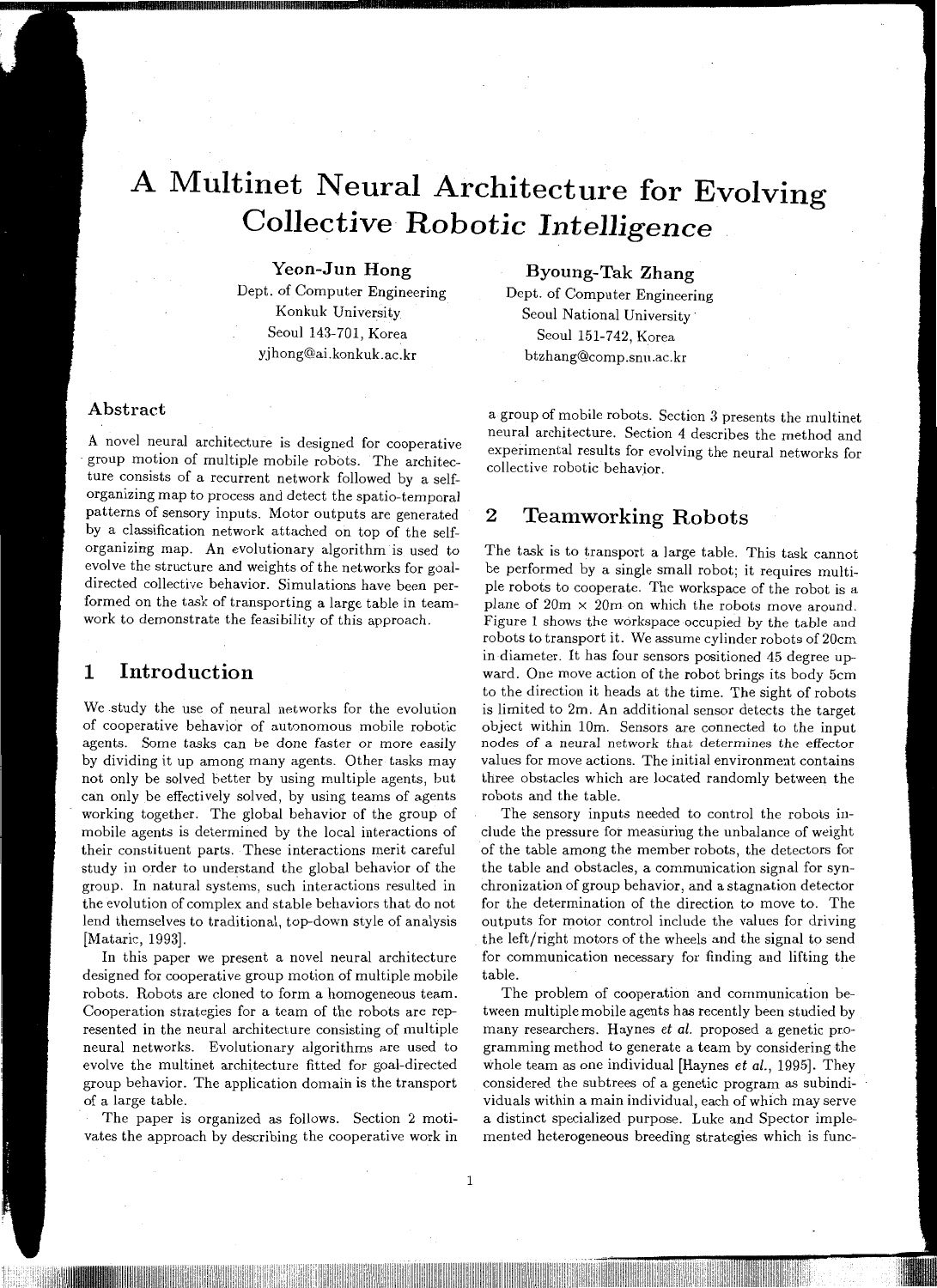

1111 II I I I

Figure 1: The robots in motion to transport the table.

tionally very similar to the clear method of producing homogeneous individuals [Luke and Spector, 1996]. In both cases standard genetic programs are grown, and only one "individual" is tested at a given time. For homogeneous teams, individuals are tested by cloning them to form teams, and the resulting teams are tested in the environment. Heterogeneous teams, however, are formed from the individual's collection of subtrees.

# **3 The Multinet Neural Architecture**

The network consists of four layers (Figure 2). The bottom layer is the input layer that receives sensory inputs. The next three layers are the recurrent neural network (RNN) layer, the self-organizing map (SOM) layer, and the Cognitron output layer.

The recurrent neural network receives the environmental inputs and processes them to detect the spatiatemporal pattern of the inputs. It contains both excitatory and inhibitory neurons. The recurrent network used in the experiments contains 84 neurons in a virtual cylinder. The neurons are connected with other neurons in the neighborhood more frequently than the neurons in the distant area within the cylinder. We adopted a neuron model with chaotic dynamics [Adachi and Aihara, 1997]. The activation is determined by:

$$
x_i(t+1) = f\left[\sum_{j=1}^M v_{ij} \sum_{d=0}^t k_e^d A_j(t-d) + \sum_{j=1}^N w_{ij} \sum_{d=0}^t k_f^d x_j(t-d) - \alpha \sum_{d=0}^t k_r^d g\{x_i(t-d)\} - \Theta_i\right]
$$
(1)

where  $v_{ij}$  and  $w_{ij}$  are synaptic weights to the *i*th constituent neuron from the jth external input and from the *j*th constituent neuron, respectively, and  $k_e$ ,  $k_f$ , and  $k_r$ 



Figure 2: The multinet neural architecture.

are the decay parameters for the external inputs, the feedback inputs, and the refractoriness, respectively. We set  $k_e = k_f = k_r$  and  $g\{x_i(t-d)\} = x_i(t-d)$ . The recurrent network considers the spatio-temporal summation of both external inputs and feedback inputs from other chaotic neurons.

The neurons in the recurrent network learn their weights for each input data. The modified Hebbian learning rule is used to adapt the weights:

$$
w_{ij}(t+1) = w_{ij}(t) + r\{1 - w_{ij}(t)\}h\{x_i(t), x_j(t)\} - K\{w_{ij}(t)\}
$$
\n(2)

where  $K\{w_{ij}(t)\}\$ is the weight decay function. The parameters are determined by an evolutionary method. For each input data, the network is activated iteratively to converge to a pattern or oscillate between two or more patterns. For our application, it is useful if the network produces similar output patterns for similar input patterns.

The next layer is the self-organizing map (SOM). Its objective is to. recognize the activation pattern of the recurrent network and classify it into a class. The SOM learns for every update of activation at the recurrent network layer:

$$
w_{ij}(t+1) = w_{ij}(t) + r_{SOM}\{a_j - w_{ij}(t)\} \qquad (3)
$$

This implies that the SOM layer learns to recognize the activation patterns of the recurrent network. If the RNN converges to a single pattern, then SOM recognizes it. The ultimate winner of the SOM is the unit whose weight vector has the smallest distance to one of the activation patterns at RNN.

The output layer determines the output of the network based on the winner of the SOM network. This layer is trained using reinforcement learning as follows:

$$
y(s) = \begin{cases} w_{cij}(t) + r_c \{1 - w_{cij}(t)\} \cdot s \cdot a_j & \text{if } s \ge 0\\ w_{cij}(t) + r_c \cdot w_{cij}(t) \cdot s \cdot a_j & \text{otherwise} \end{cases}
$$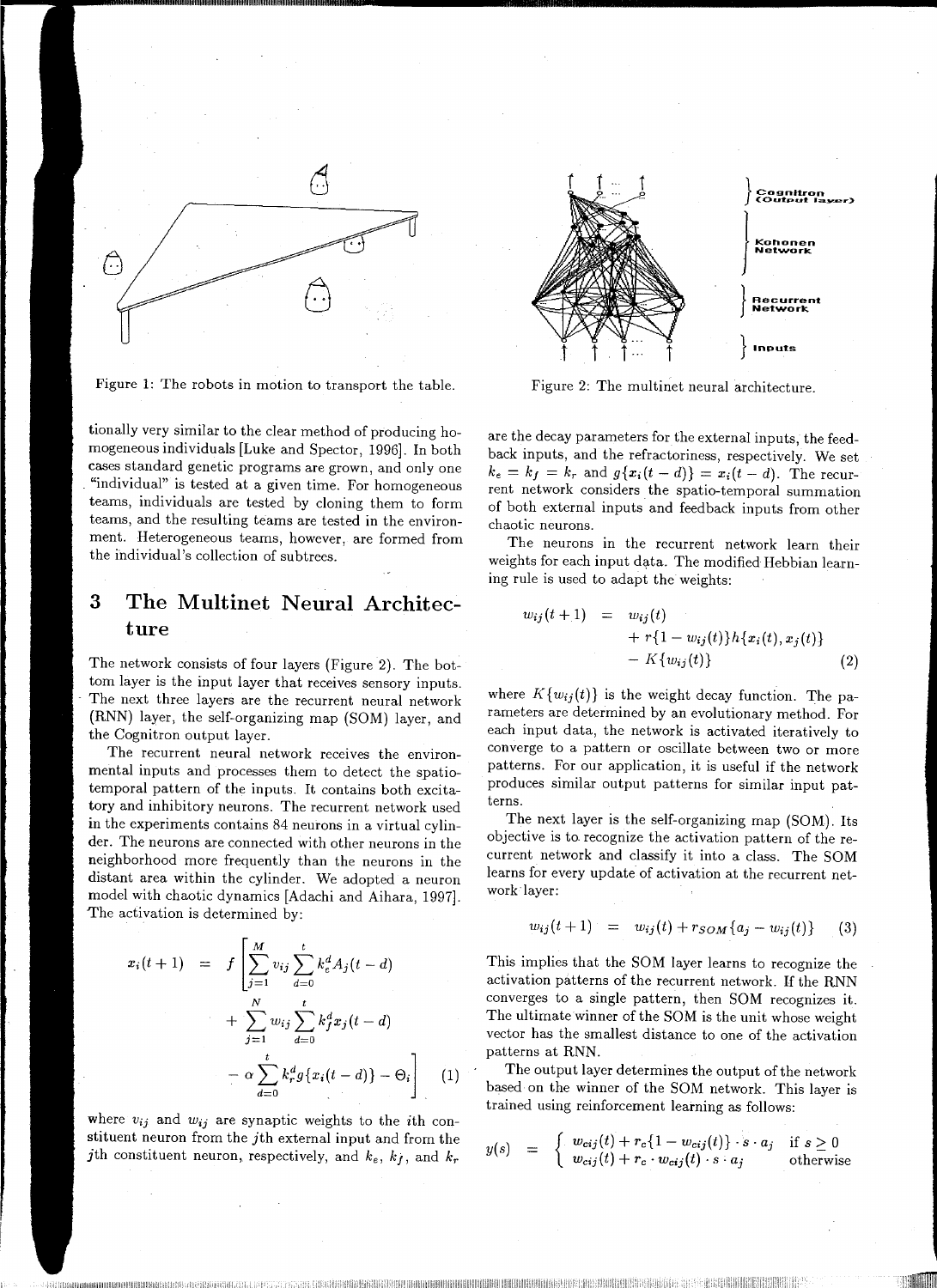where  $s, -1 \leq s \leq 1$ , is the normalized difference between the present penalty and the previous one.  $a_j$  is the activation value of the winner at the SOM layer.

IKI IFINI IEFILIERINE FERHANDI IEFRANSIJEHT

# **4 Evolving Multinets for Robotic Teamwork**

In the simulations described below, we have used as input to the network the detectors for the table to transport, colleagues, and obstacles. The network has 9 output units, 8 for determining the direction and the rest for non-moving.

The fitness of each network is evaluated by implanting it into the four robots. Each robot is given a bucket of points at the outset. The robots. are allowed to move a fixed maximum humber of steps. At each movement, the badness of their behavior is evaluated and penalized. When it collides, for example, with its colleagues, it gets *Kcoll* points subtracted from the bucket. An amount of *Kaway* points is also subtracted when it moves too far away from its colleagues. This factor encourages herding behavior. When the table is out of sight of the robot on each move action, the robot gets *Ksight* points decreased. In effect, the sum of the penalties on each movement is

$$
A = K_{away} \cdot NumAways
$$
  
+  $K_{coll} \cdot NumCollisions$  (4)  
+  $K_{sight} \cdot NumOutsights$ 

where NumAways is a count for the number of being far away from the colleagues, and NumCollisions and NumOutsights are counts for collisions and being too far away from the table.

To encourage the movements of the robots, the resulting bucket of points is multiplied by the following factor

$$
S = K_S \cdot \text{NumStepsMoved} \tag{5}
$$

where  $K_S$  is a constant amd NumStepsMoved is the total number of steps moved. This term penalizes the robots that stay at the same location or move seldom.

The bucket of remaining points is subtracted again by a fractional amount of the distance from the table:

$$
D = K_D \cdot \text{FinalDisplacement} \tag{6}
$$

where  $K<sub>D</sub>$  is a constant. This is to promote moving toward the table.

Overall, the fitness of a robot or its neural network is:

$$
F_i = (\text{Backet} - A) \times S - D \tag{7}
$$

where  $A$ ,  $S$ , and  $D$  are defined as above.

After being evaluated their fitness, the individuals are selected to be parents for recombination. The selection probability of each individual is given as:

$$
R_i = \frac{F_i - F_{min}}{F_{max} - F_{min}} \tag{8}
$$

-<br>11:11 :l1'



Figure 3: A recurrent neural network evolved after 200 generations.



Figure 4: Change of the winner at the SOM layer while the RNN updates its activation. The dotted line shows the distance between the input vector and the weight vector of the winner unit.

where *Fmax* and *Fmin* are, respectively, the maximum and minimum fitness values of the individuals in the current population. We used steady-state selection, i.e. 5% of the population are replaced after each evaluation. Thus the population evolves more slowly but continuously than in generational selection.

Simulations have been performed distributed on a number of stand-alone machines. We performed preliminary experiments to determine the algorithm parameters and then started main experiments.

Figure 3 depicts the recurrent neural network architecture evolved after 200 generations. Figure 4 shows the change of winners at the SOM layer as the recurrent neural network updates its activation. The tendency of convergence can be observed; after a period of oscillations for 15 iterations, the winner finally converged to unit 17. Figure 5 plots the best and average fitness at each generation during evolution. Figure 6 demonstrates the behav-